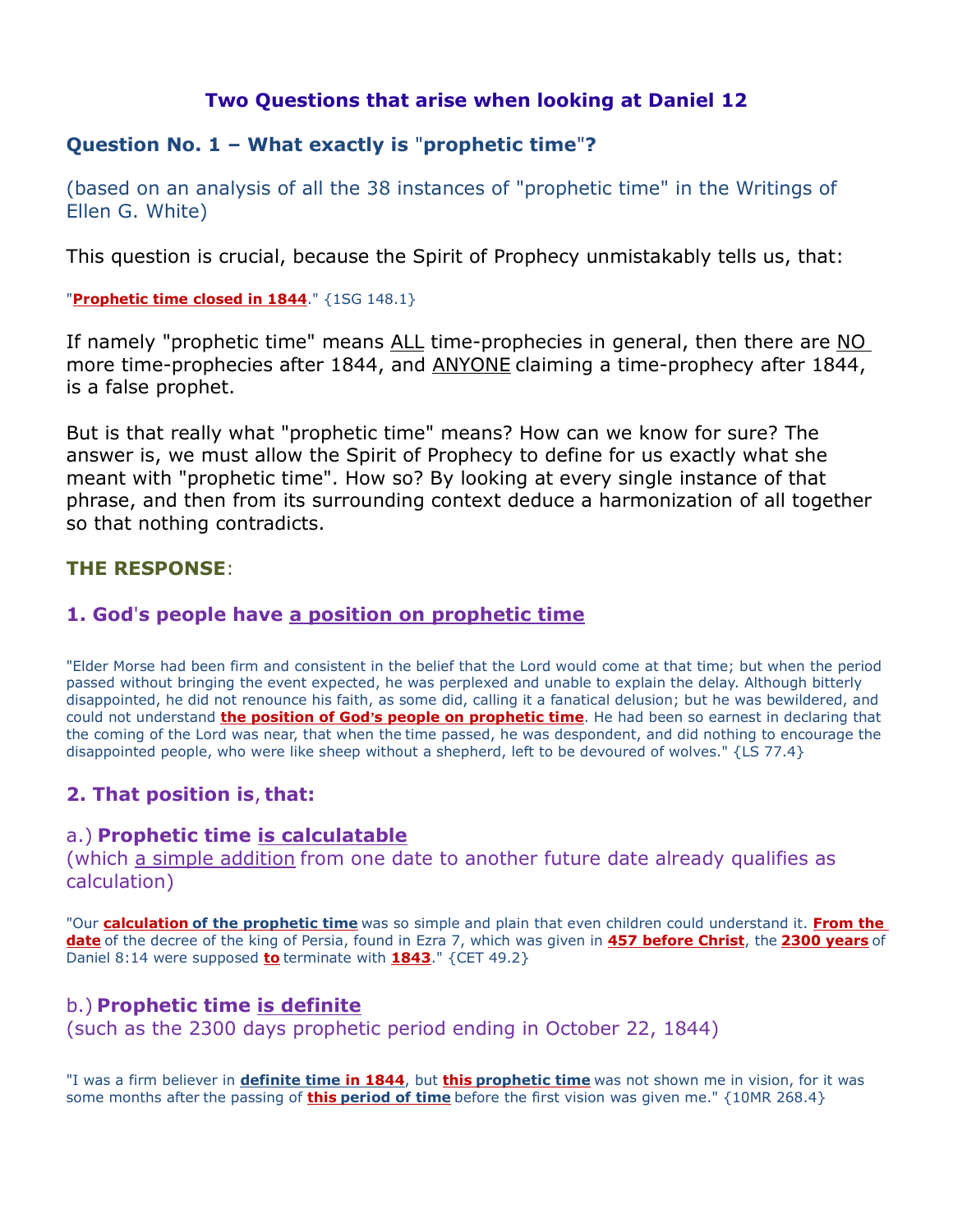# For Ellen White herself explained "prophetic time" by saying "that is . . . definite time":

"The special light given to John which was expressed in the seven thunders was a delineation of events which would transpire under the first and second angels' messages. It was not best for the people to know these things, for their faith must necessarily be tested. In the order of God most wonderful and advanced truths would be proclaimed. The first and second angels' messages were to be proclaimed, but no further light was to be revealed before these messages had done their specific work. This is represented by the Angel standing with one foot on the sea, proclaiming with a most solemn oath that time should be no longer.

**This time**, which the angel declares with a solemn oath, is not the end of this world's history, neither of probationary time, but of prophetic time, which should precede the advent of our Lord. That is, the people will not have another message upon definite time. After this period of time, reaching from 1842 to 1844, there can be **no definite tracing of the prophetic time**. The longest reckoning reaches to the autumn of 1844." – MS 59, August 16, 1900

## c.) Prophetic time, i.e. calculatable, definite time, closed in 1844

#### "Prophetic time closed in  $1844."$   $\{1SG\ 148.1\}$

## d.) Prophetic time, i.e. calculatable, definite time, ended in 1844

#### ". . . time should be no longer.

This time, which the angel declares with a solemn oath, is not the end of this world's history, neither of probationary time, but of prophetic time, which should precede the advent of our Lord. That is, the people will not have another message upon definite time. After this period of time, reaching from 1842 to 1844, there can be no definite tracing of the prophetic time. The longest reckoning reaches to the autumn of 1844." – MS 59, August 16, 1900

# e.) Prophetic time, i.e. calculatable, definite time, is no longer after 1844

#### ". . . time should be no longer.

This time, which the angel declares with a solemn oath, is not the end of this world's history, neither of probationary time, but of prophetic time, which should precede the advent of our Lord. That is, the people will not have another message upon definite time. After this period of time, reaching from 1842 to 1844, there can be no definite tracing of the prophetic time. The longest reckoning reaches to the autumn of 1844." – MS 59, August 16, 1900

## **CONCLUSION**

Therefore, according to the strictest deduction, it is clear beyond any doubt or ambiguity, that the position of God's people on prophetic time, is that NO prophetic time that is calculatable &definite extends beyond 1844. For it is most plainly stated that prophetic time "closed", "ended" and "is no longer" after 1844.

Therefore, whatsoever claim may be made regarding a "prophetic time" extending after 1844, that claim,

- cannot use the terminology "prophetic time",
- cannot be "calculatable" (not even as a simple addition from one date to another),
- and cannot be "definite"
- . . .for such a thing would directly contradict the Spirit of Prophecy, and thereby prove the claimer a false prophet.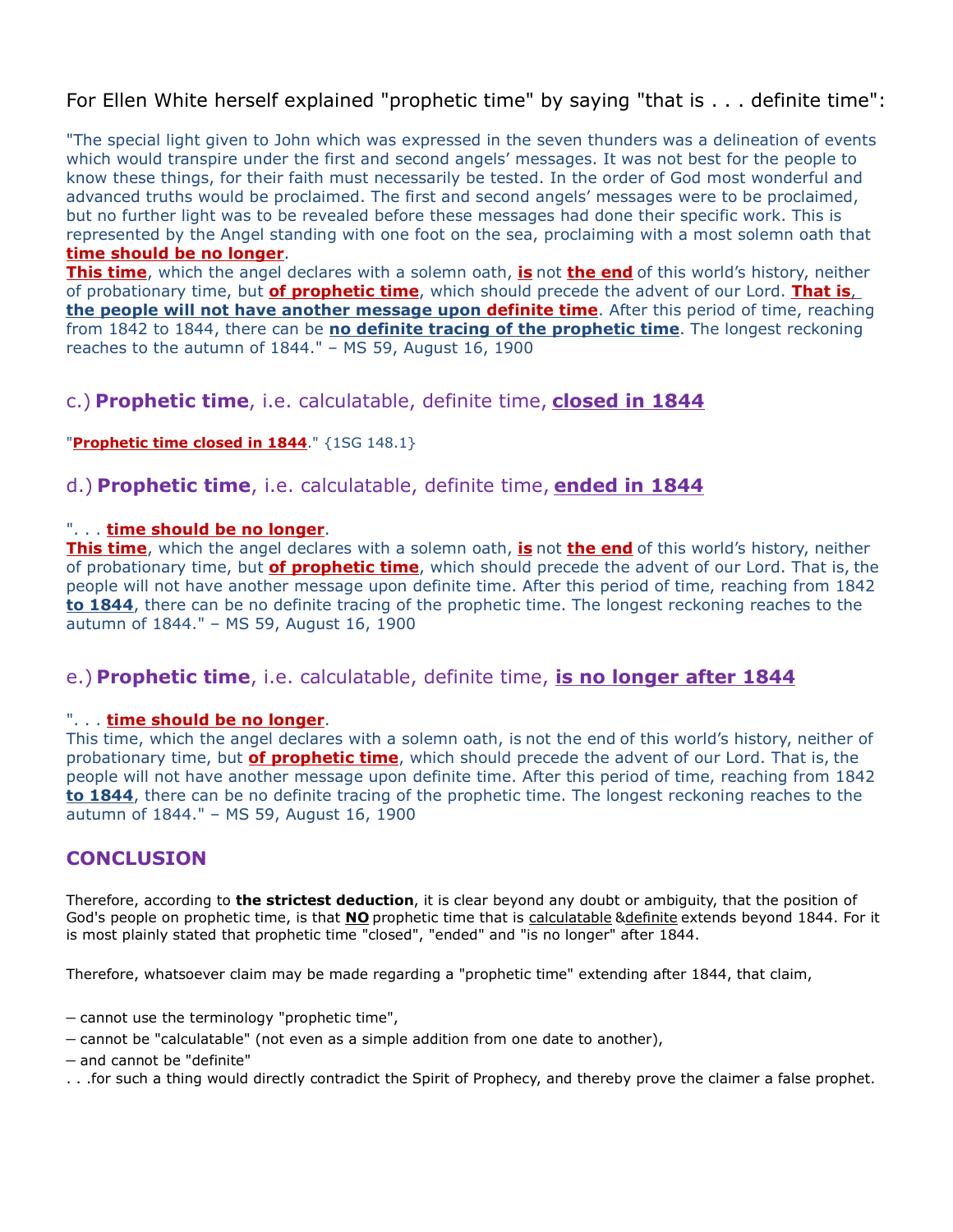# Question No. 2 – What exactly is "definite time" ?

(based on an analysis of all the 107 instances of "definite time" in the Writings of Ellen G. White, and some other statements)

This question is crucial, because the Spirit of Prophecy unmistakably tells us, that:

". . .the Lord had been pleased to show me that there would be **no definite time** in the message given of God **since 1844**;" {PH030 9.4}

If namely "definite time" means ALL time-prophecies in general, then there are NO more timeprophecies after 1844, and ANYONE claiming a time-prophecy after 1844, is a false prophet.

But is that really what "definite time" means? How can we know for sure? The answer is, we must allow the Spirit of Prophecy to define for us exactly what she meant with "definite time". How? By looking at every single instance of that phrase, and then from its surrounding context deduce a harmonization of it all so that nothing contradicts.

## THE RESPONSE:

## 1. God's people have a position on definite time

"Our position has been one of waiting and watching, **with no time-proclamation to intervene** between the close of the prophetic periods in 1844 and the time of our Lord's coming. We do not know the day nor the hour, or when **the definite time** is, and yet the prophetic reckoning shows us that Christ is at the door." {10MR 270.1}

## 2. That position is, that:

## a.) Definite time is any day or hour

"We do not know **the day nor the hour, or when the definite time is**, and yet the prophetic reckoning shows us that Christ is at the door." {10MR 270.1}

## b.) Definite time is any year

"Jesus has told his disciples to "watch," but **not for definite time**. His followers are to be in the position of those who are listening for the orders of their Captain: they are to watch, wait, pray, and work, as they approach the time for the coming of the Lord: but **no one will be able to predict** just when that time will come: for "of that day and hour knoweth no man." You will not be able to say that he will come in one, two, or five years, neither are you to put off his coming by stating that it may not be for ten or twenty years." {1888 959.3}

## c.) Definite time is any decade or century

"God gives no man a message that it will be ten years or twenty years before this earth 's history shall close. If it were forty or one hundred years, the Lord would not authorize men to proclaim it. He would not give any living being an excuse for delaying the preparation for His appearing." MS 32a, 1896.

# d.) Definite time means the fixing of a time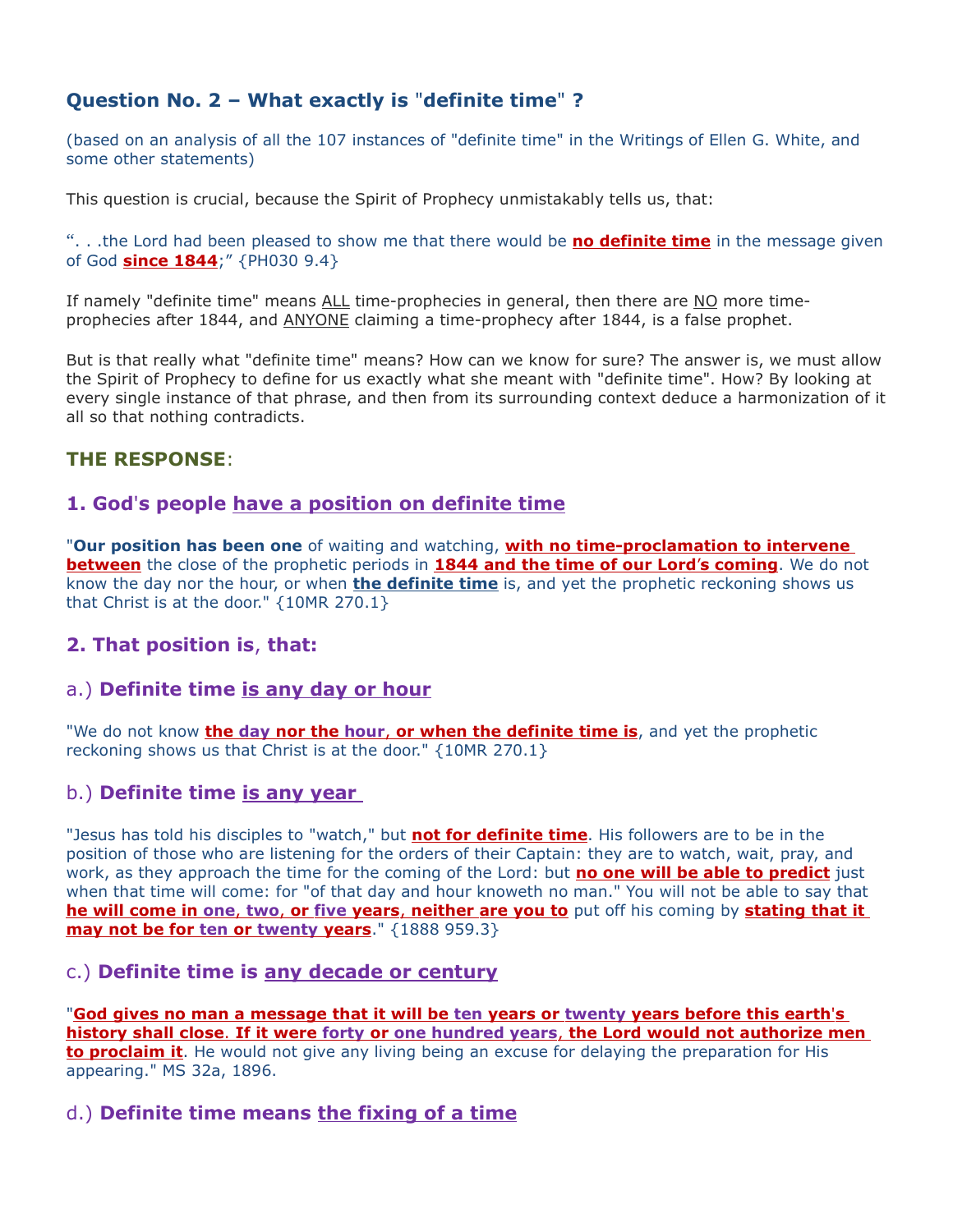"Some were led into the error of repeatedly *fixing upon a definite time* for the coming of Christ."  ${GC 456.1}$ 

"No one has a true message *fixing the time* when Christ is to come or not to come. Be assured that God gives no one authority to say that Christ delays His coming five years, ten years, or twenty **vears.**"  $\{17MR\ 17.2\}$ 

## e.) Definite time means the setting of a date

The more frequently **a definite time is set** for the second advent, and the more widely it is taught, the better it suits the purposes of Satan. After the time has passed, he excites ridicule and contempt of its advocates, and thus casts reproach upon the great Advent movement of 1843 and 1844. Those who persist in this error will at last *fix upon a date* too far in the future for the coming of Christ. Thus they will be led to rest in a false security, and many will not be undeceived until it is too late." {GC88 456.2}

#### ...and thus the *fixing* or setting of any hour, day, year, decade or century, is explicitly forbidden regarding:

## – the outpouring of the Holy Spirit

"We are not to know the definite time either for the outpouring of the Holy Spirit or for the coming of Christ." {1888 958.7}

#### – the coming of Christ

"We are not to know the definite time either for the outpouring of the Holy Spirit or for the coming of Christ." {1888 958.7}

#### $-$  the close of probation (which is heresy)

"I plainly stated at the Jackson camp meeting to these fanatical parties that they were doing the work of the adversary of souls; they were in darkness. They claimed to have great light that **probation** would close in October, 1884. I there stated in public that the Lord had been pleased to show me that there would be no definite time in the message given of God since 1844; and that I knew that this message which four or five were engaged in advocating with great zeal, was heresy." {PH030 9.3,4}

#### – the end of this world's history

"God gives no man a message that it will be ten years or twenty years before this earth's history shall close. If it were forty or one hundred years, the Lord would not authorize men to **proclaim it**. He would not give any living being an excuse for delaying the preparation for His appearing." MS 32a, 1896.

#### – or any promise Christ has made of special significance

"Let all our brethren and sisters beware of any one who would set a time for the Lord to fulfill his word in regard to his coming, or in regard to any other promise he has made of special significance." {RH, September 12, 1893 par. 6}